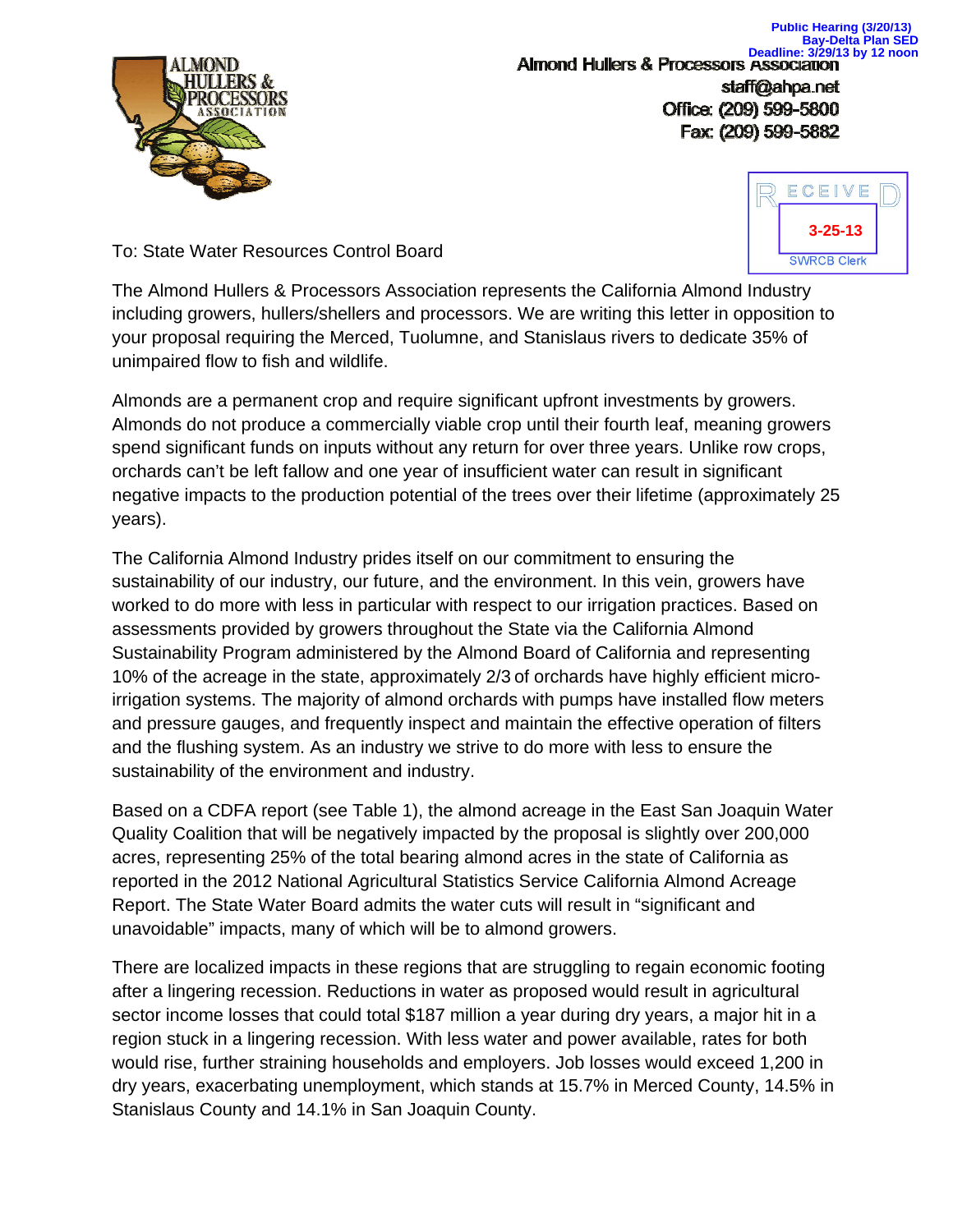

This proposal is divisive and disruptive to other processes and efforts. The proposal specifies dedicating 35 percent of unimpaired flow from Feb. 1 to June 30 for fish and wildlife however this does not leave room for later year allocations, whether needed for agriculture or environmental concerns, should we have a dry year and therefore may not be beneficial to either sector. Additionally there is no scientific basis for 35% allocation and the benefits that would be sustained as a result of this amount of impaired flows.

This proposal conflicts with the Legislature's mandate for a comprehensive Delta Plan under SB X7-7 which has been in progress for over three years by the Delta Stewardship Council with co-equal goals of Delta restoration and regional self-sufficiency. Additionally, this proposal undermines support for the Bay Delta Conservation Plan, a holistic solution championed by many state leaders from both parties, which would work in concert with the comprehensive Delta Plan under SB X7-7.

There are significant negative impacts to Hydropower, California's Green Energy Push, and Groundwater Supply resulting from this proposal. Increasing flow from February to June generates more energy at a time of low energy demand leaving less water in reservoirs in summer means less hydropower at time of peak demand. Cuts in hydro production create need to buy costly supplemental power from carbon-producing conventional sources, undermining California's goal of 33% of energy from renewable resources. Hydropower is a valuable contributor to obtaining California's goal of 33% because it is highly flexible; unlike hydro, wind and solar cannot be generated on demand. To account for lost surface water, users will increase pumping of groundwater by approximately 25 percent, over drafting the water table and increasing energy use and costs.

Despite the high stakes and tremendous costs, the State Water Board does not estimate the benefit to fish and wildlife. Assumptions that increased flow will benefit the system are not supported by any scientific analysis. The Board makes unilateral demands without quantifying the benefit or goal to be achieved.

The California Almond industry supports a science based comprehensive approach to finding solutions for both water reliability while maintaining healthy ecosystems but not at costs that will be a detriment to CA agriculture, the economies in the affected regions and without any assurances of benefits. Other groups are looking into multi-pronged approaches, not strictly water flow, which we feel will result in a workable long term solution. We are adamantly opposed to this proposal as stated.

Tillylovello

Kelly Covello President, Almond Hullers & Processors Association